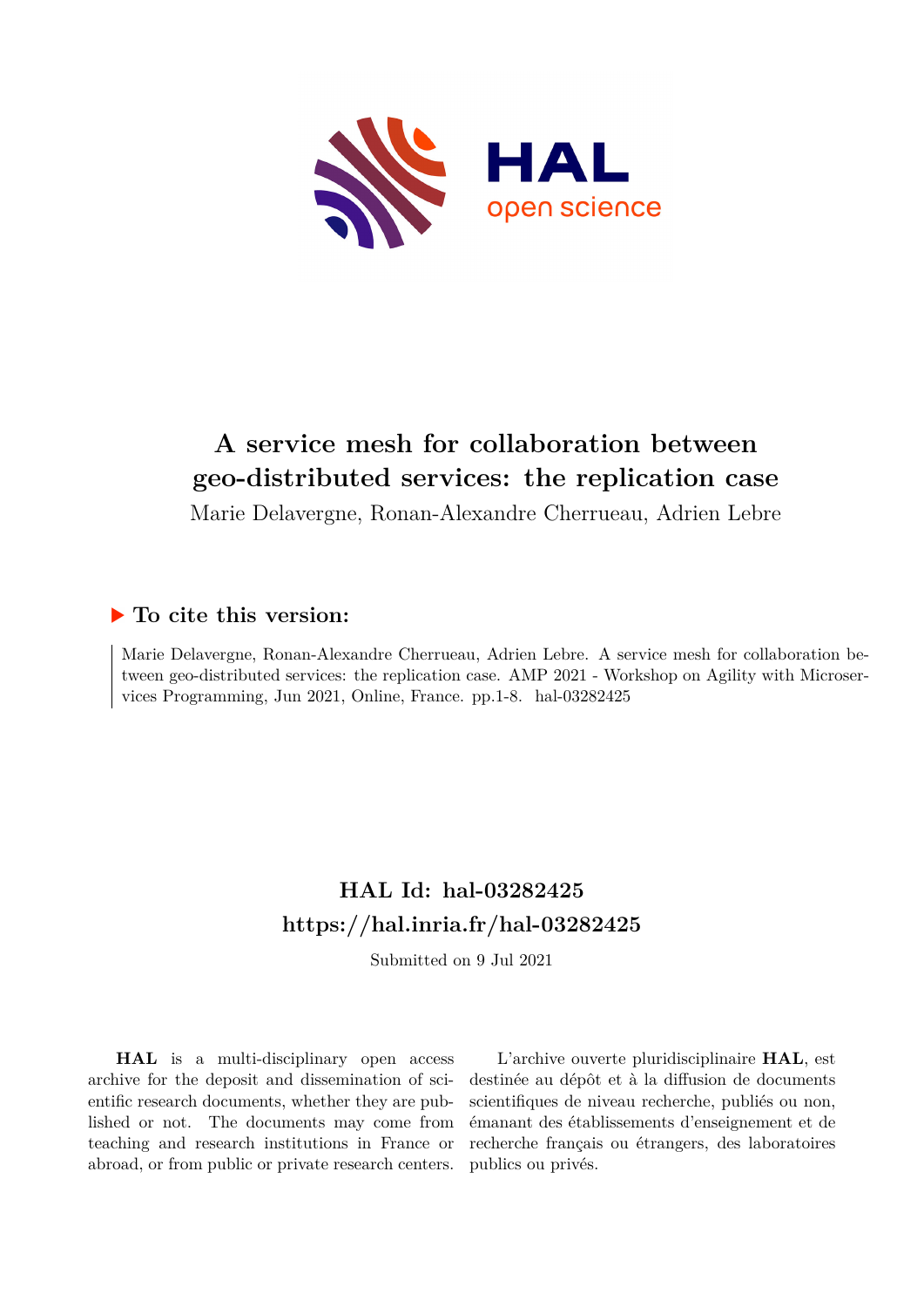# A service mesh for collaboration between geo-distributed services: the replication case

Marie Delavergne<sup>1</sup>, Ronan-Alexandre Cherrueau<sup>1</sup>, and Adrien Lebre<sup>1</sup>

LS2N, Inria, France

Abstract. Edge computing is becoming more and more present, with sites geo-distributed around the globe. Applications on these infrastructures must be able to manage the latency and disconnections inherent to their distribution. One way to deal with these concerns could be to deploy one entire instance of the application per site and use a service mesh to manage the collaboration between the geo-distributed instances. More precisely, we propose to reify the location of application instances in REST requests and allow redirections between these requests thanks to a dedicated language and a service mesh allowing three types of collaborations. This paper focuses on the replication of a resource between multiple instances. Though it is still a work in progress, we demonstrated the relevance of our approach in the OpenStack ecosystem.

# 1 Introduction

Edge computing is getting more important, with more and more small datacenters at the edge of the network. Nonetheless, lots of applications do not benefit from the geo-distribution of wide-area networks and are not designed to handle the high latencies and disconnections implied by these distributions [8]. To deal with these concerns, we advocate for the placement of an instance of the application on each site. This way, each site is autonomous and can fully work if disconnected from the rest of the network [2]. Unfortunately, the collaboration is still missing: instances are able to function by themselves, but they cannot collaborate between each other and so do not benefit from the geo-distribution.

To provide such a collaboration without changing the code, we propose to leverage the service mesh concept. Service meshes help cloud computing applications solve different problems with their built-in functionalities. For example, to improve overall performance, load-balancing is provided. More largely, by intercepting communications, they provide functionalities to ease different operations, like traffic monitoring, access control, fault tolerance [3]. In general, they are implemented with proxies as sidecars for the services, without interfering with their code as they only work on requests passing from services to services. Their ability to intercept and redirect communications offers an opportunity to orchestrate requests between endpoints of any instance of the same application.

In this paper, we propose Cheops, a service to use in combination with a service mesh to program on-demand collaborations between multiple instances of an application. To specify where a request will be executed at a fine-grained level, Cheops relies on the scope-lang proposal we initially developed [2].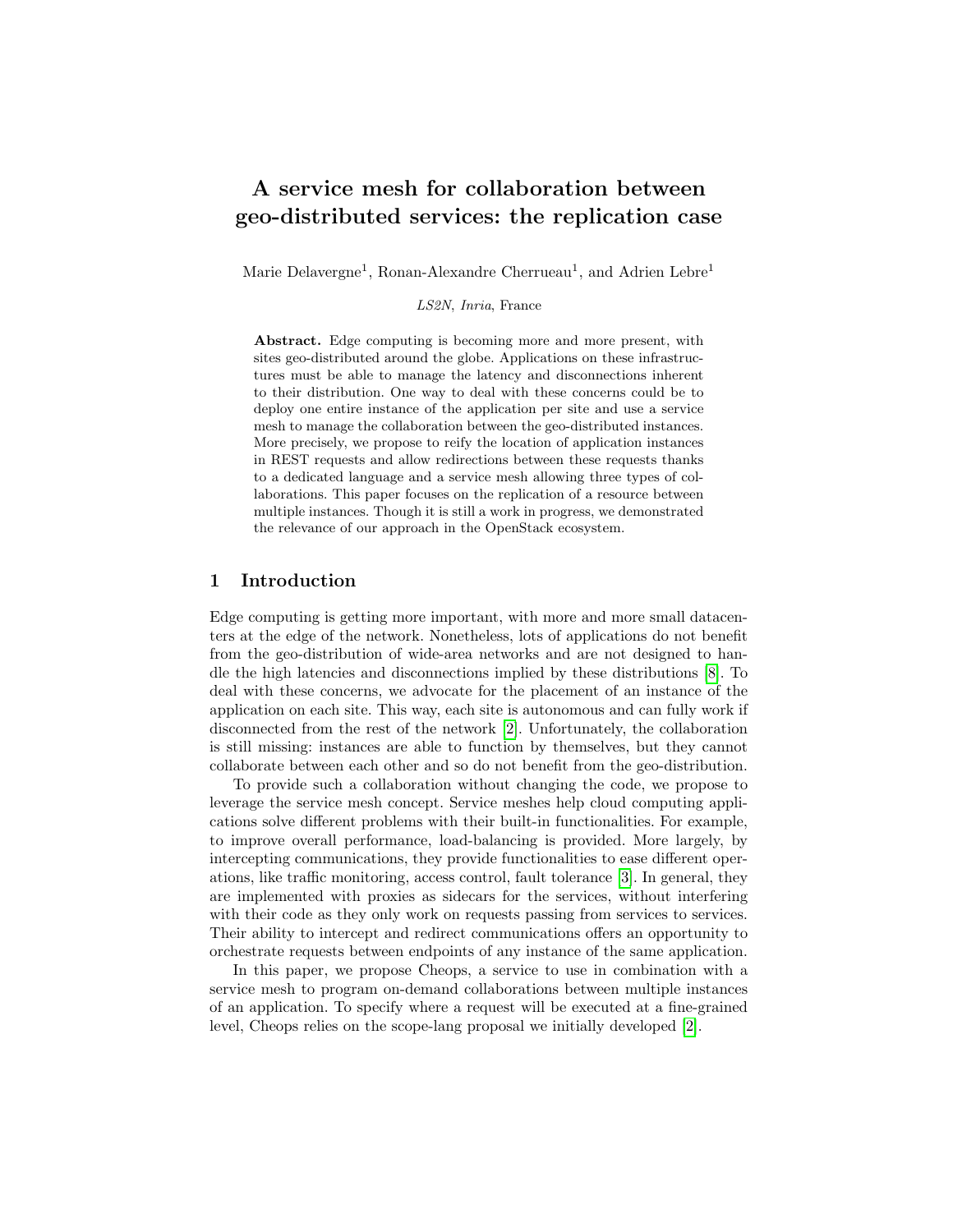Scope-lang extends applications API and allows the user to specify where (on which services) the request is executed. The language has been designed to provide three types of collaborations between application instances. Sharing is when a resource needed by a service has been created on another instance. This is the basic collaboration which allows to share resources between the instances. Replication allows operations on identical resources on different sites, to deal with availability of these resources in case of network partitioning or to improve overall performance. Finally, cross allows a resource to span across different sites. In this paper, we focus on *replication* (*sharing* has already been discussed  $[2]$ , while *cross* is let as future work).

It is noteworthy that other frameworks or languages [4,7] have been proposed. However, they are invasive as they require to entangle geo-distribution in the business code. Non-invasive approaches generally follow the brokering approach: an entity is in charge of redirecting requests between the different instances. However, instances are not aware of the others. The goal of our proposal is to allow the instances to collaborate on-demand as if they were a single entity.

In this paper, we focus on how replication is interpreted and executed thanks to Cheops. We first explain scope-lang and how our general model works to allow DevOps to specify the location of a request execution. Then, we dive into the replication collaboration between different instances of the same service. In particular, how we manage replicas of a resource on different sites and how we handle disconnections, partitions or faults.

# 2 Scope-lang, a language to reify the geo-distribution of requests

In this section, we dive deeper into how scope-lang, Cheops and our general model work together to allow collaborations outside of the application, and so keep a clear separation of concerns.

#### 2.1 General model

As a reminder, we have entire instances of the application on each site. Scopelang parameters Cheops on a per-request basis in order to orchestrate collaborations between instances.

To explain collaboration between each instance of different services, let us take a look on how microservices based applications work. Each service composing the application exposes endpoints to communicate with other services. These endpoints are linked to a specific part of the business they achieve. When calling endpoints of other services, they form a workflow between services. For example, Fig. 1a shows an application  $App$  composed of two services s and t that expose endpoints e, f, g, h and one example of a workflow  $s.e \to t.h$ . Fig. 1b shows the instantiation of the application App on two different sites and their corresponding service instances:  $s_1$  and  $t_1$  for  $App_1$ ;  $s_2$  and  $t_2$  for  $App_2$ . A client ( $\bullet$ ) triggers the execution of the workflow  $s.e \to t.h$  on  $App_2$ . It addresses a request to the endpoint  $e$  of  $s_2$  which handles it and, in turn, contacts the endpoint  $h$  of  $t_2$ .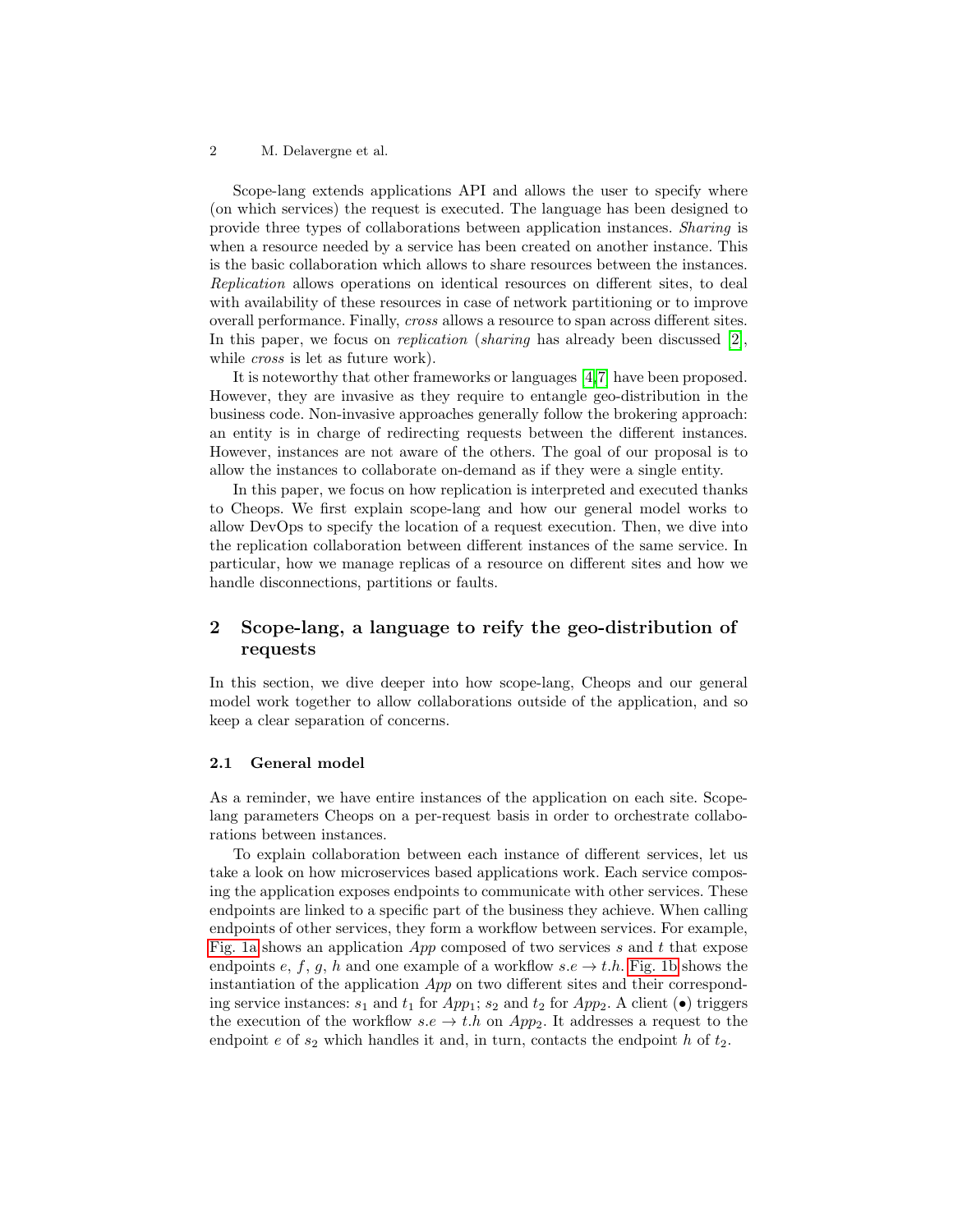

(a) Application App made of two services  $s$  and  $t$  and four endpoints  $e, f, g, h$ . The  $s.e \rightarrow t.h$  represents an example of a workflow.



(b) Two independent instances  $App_1$  and  $App_2$  of the  $App$  application. The • represents a client that executes the  $s.e. \rightarrow t.h$ workflow in  $App_2$ .

Fig. 1: Microservices architecture of a cloud application.

#### 2.2 Scope-lang

To parameter collaborations, we developed a domain specific language called scope-lang. A scope-lang expression (referred to as the *scope* or  $\sigma$  in Fig. 2a) contains location information that defines, for each service involved in a workflow, in which instance the execution takes place. The scope "s:  $App_1, t : App_2$ " intuitively means that the request must be achieved on the service s from  $App<sub>1</sub>$ and t from  $App_2$ . The scope "t:  $App_1 \& App_2$ " specifies to execute the request on the service t of  $App_1$  and  $App_2$ . Users set the scope of a request to specify the collaboration between instances they want for a specific execution. The scope is then interpreted by a dedicated module entitled Cheops during the execution of the workflow to fulfill that collaboration. The main operation it performs is request forwarding. To be more precise, reverse proxies in front of each service instance ( $geo_s$  and  $geo_t$  in Fig. 2b) intercept the request and interpret its scope to forward the request. "Where" exactly depends on locations in the scope.

The reverse proxy uses a specific function  $\mathcal R$  (see Fig. 2a) to resolve the service instance at the assigned location.  $\mathcal R$  uses an internal registry. Building the registry is a common pattern in service mesh using a service discovery [3].

In summary, scope-lang effectively parameters how Cheops will redirect the request. In the next section, we discuss how the replication is achieved.



(a) scope-lang expressions  $\sigma$  and the function that resolves service instance from elements of the scope  $\mathcal{R}$ .



 $t_i$ g  $\boldsymbol{h}$ 

Fig. 2: A service mesh to geo-distribute a cloud application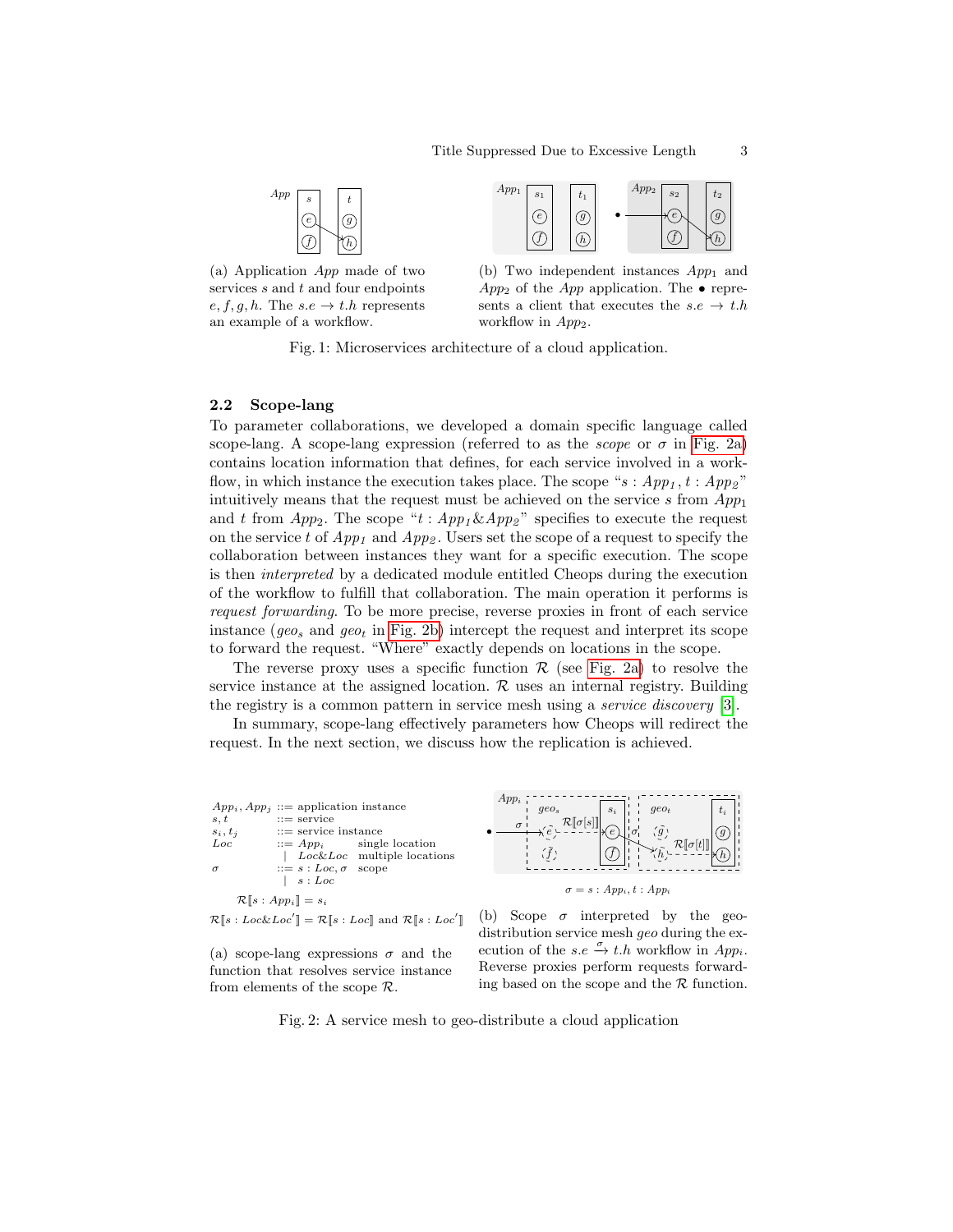# 3 Replication in Cheops

Replication is the ability to create and maintain identical resources on different sites: an operation on one replica should be propagated to the others, dealing with faults and disconnections and maintaining consistency based on our eventual model. Other consistency policies [1, 10] could be envisioned, but let as future work as they do not change the general concept of scope-lang/Cheops. To get a better understanding of the point of replication, imagine a user who needs a huge resource (like an ISO image) both at home and at work. The resource can be replicated at creation on both sites and it will be the only time when the entire resource will go through the network. This saves a lot of bandwith, and is especially useful if there is a partition between both sites.

## 3.1 Replication model

Modular applications based on microservices usually follow a RESTful HTTP API. In most cases, they generate an identifier for each resource, which will be used by the API to retrieve, update or delete it. When receigving a request to create replicas, Cheops unify these identifiers with a data model called replicant.

A replicant is simply a meta-identifier we generate along with a mapping  $site \rightarrow local\_identity$  fier. A replicant can thus be implemented for example as: *meta identifier* : [site<sub>n</sub> : local identifier<sub>n</sub>, ...]. We only store the location (site) of the replica and not the service used since it is possible to deduce the service with the incoming request. This is subject to change depending of the evaluation of our prototype. We could store also the involved service and/or the type of resource involved.

These replicants are stored in a database co-located to the Cheops agents. A copy of the replicant is stored on each site where its replicas are (the sites involved in the replication). Cheops has an API of its own to allow the user to check the state of operations, sites and inspect replicants.

### 3.2 Architecture overview

Cheops agents are located on each instance site, with a reverse proxy besides every service transfering their requests to the agents. Agents communicate between each other and check each other status via heartbeats. Our implementation of Cheops uses Consul service mesh<sup>1</sup> and  $\text{Envoy}^2$  as reverse proxy to intercept and redirect, when needed, the requests. It is also worth noting that Envoy intercepts inbound and outgoing requests from services except for requests coming from Cheops agents.

In Fig. 3, we represented the reverse proxy and Cheops as one single entity that intercepts the request as it is in Fig. 2b to ease the comprehension.

<sup>1</sup> <https://www.consul.io/>

<sup>2</sup> <https://www.envoyproxy.io/>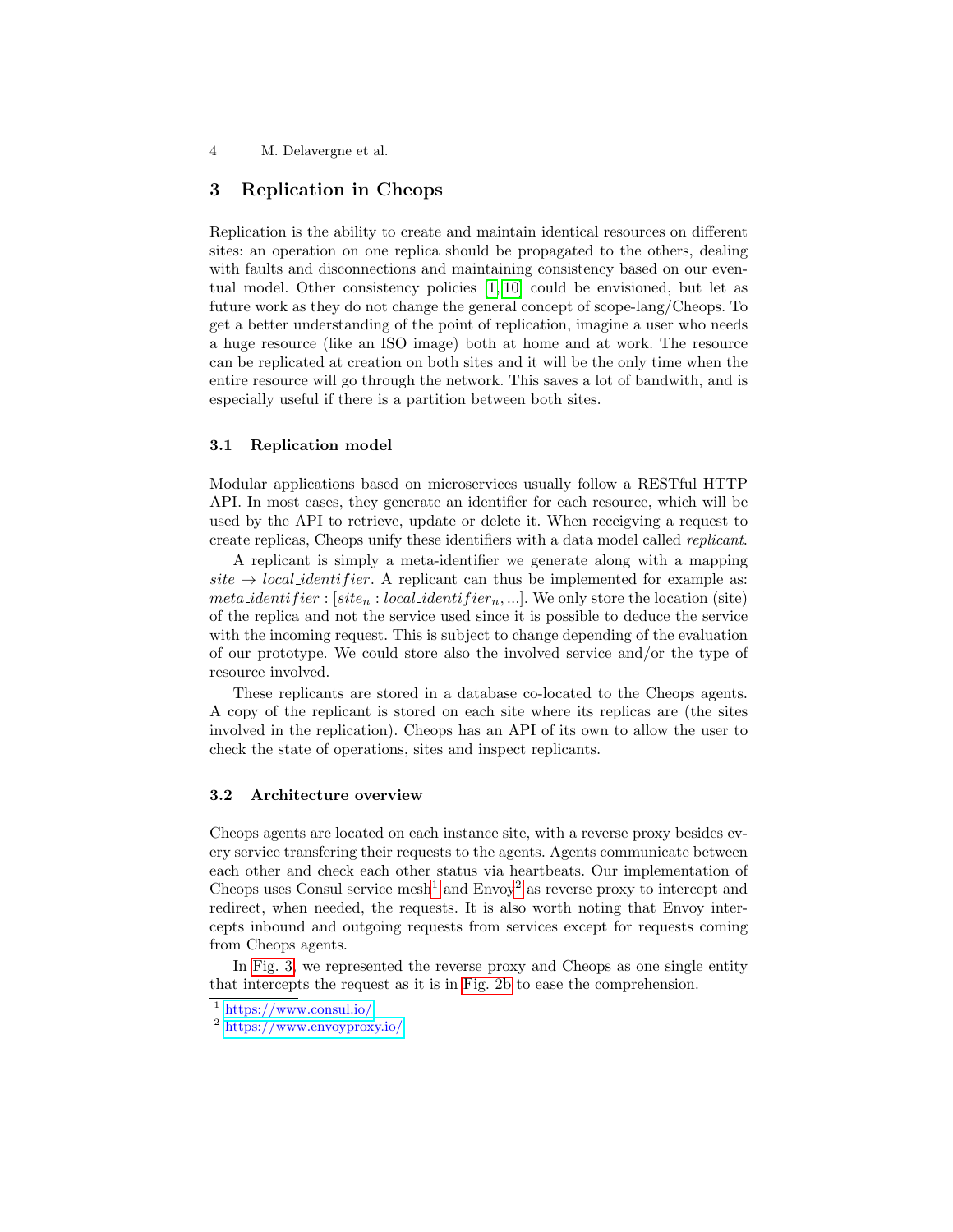

Fig. 3: Modelling of the replication by forwarding on multiple instances.  $c_1$  arrows represents Cheops agent on  $App_1$  updates to the databases,  $c_2$  arrows the one from Cheops agent on  $App_2$ .

#### 3.3 CRUD execution workflow

First, to define what is the creation, update or delete workflow, we have to define what they do in our consistency model and what are their boundaries. The creation of resources replicated in an eventual consistency implies that every replicas are identical at creation and will be created eventually. The update of resources created with the replication in an eventual consistency implies that all replicas will be updated eventually, whether the user specifies a scope or not in its request. It is the same for deletes.

The operation obviously begins when the user makes the request. But for the end, we could consider that an operation ends either when there is one response and is returned to the user, or when the operation is executed on every sites. In an eventual consistency model, the latter *end* can come a lot later than the first response. It is important to know what happens in case of failure (partition, disconnection, server failure) during the execution until the first response, but also after, because the operation must be executed on our replicas at some point.

**Creation** The replication process to create a resource on  $App_1$  and  $App_2$  happens as follows:

- 1. A request for replication is addressed to the endpoint of a service of one application instance. For example in Fig. 3:  $\bullet \frac{t:App_1 \& App_2}{t.g.}$  where g is the endpoint for the creation of the resource managed by the service  $t$ .
- 2. The scope is extracted in the Cheops agent and the  $R$  function (from scopelang) is used to resolve the endpoints that will store replicas. In Fig. 3:  $\mathcal{R}[[t :$  $App_1 \& App_2$ ] is equivalent to  $\mathcal{R}[[t : App_1]]$  and  $\mathcal{R}[[t : App_2]]$ . Consequently,  $t_1$ and  $t_2$  will be used for the resource creation.
- 3. The meta-identifier is generated and the replicant created using the metaidentifier and the location of execution. For example, if the generation yielded 72, we have:  $\{ 72 : [App_1 : none, App_2 : none] \}.$
- 4. Each request is forwarded to the corresponding Cheops agent on involved sites and a copy of the replicant is stored in the database on those sites simultaneously. In Fig. 3:  $geo_t$  forwards the request to  $t_1.g$  and  $t_2.g$  and stores the replicant  $\{72 : [App_1 : none, App_2 : none]\}$  in  $App_1$  and  $App_2$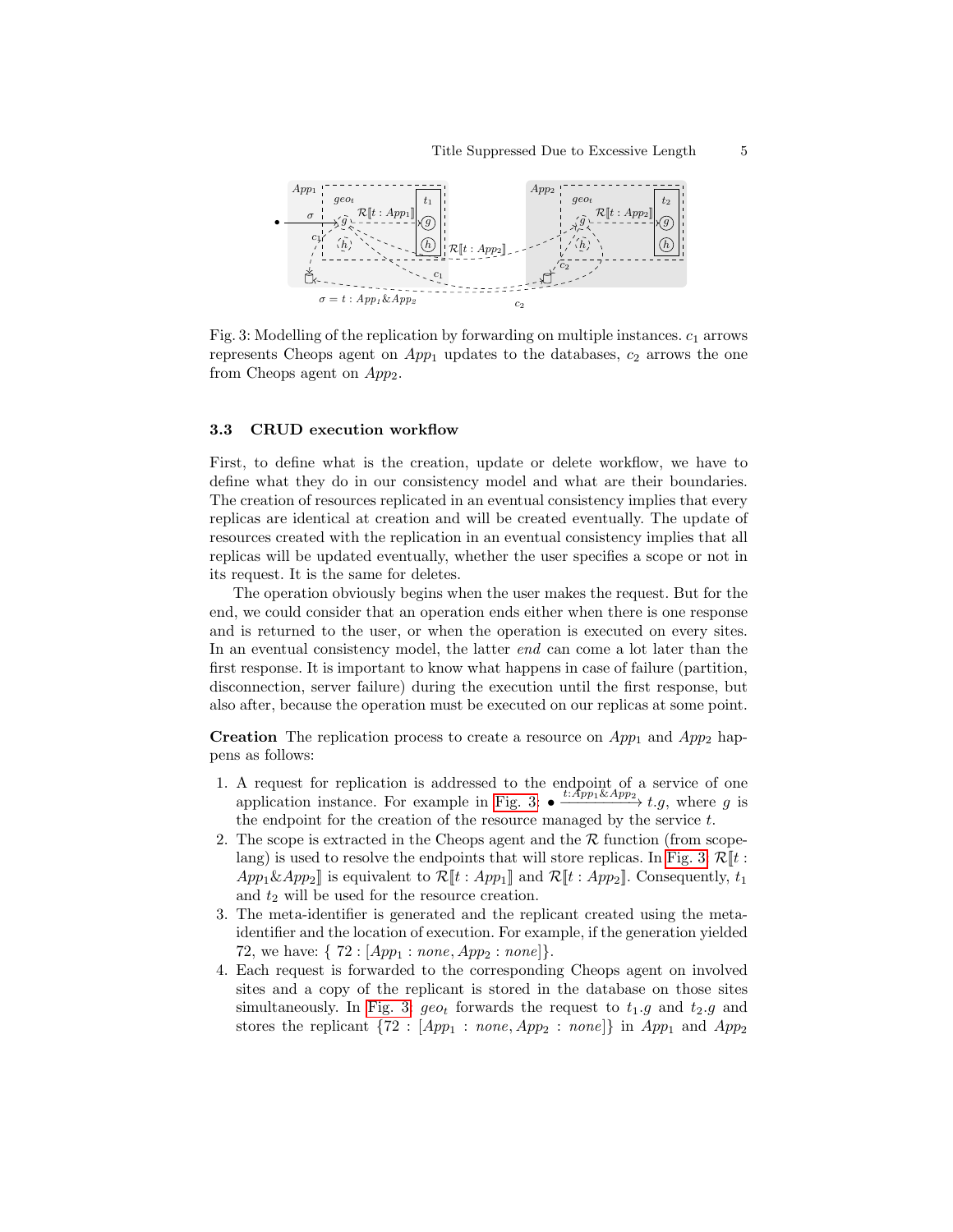databases. In the figure, this is represented by the  $c_1$  arrows going to the cylinders. The replicant on  $App<sub>1</sub>$  (where the request was made) becomes the leader of the replicants. A log is created for future operations on replicas.

- 5. Each contacted service instance executes the request and returns the results to their local Cheops agent, which updates the replicant with the local identifier. In Fig. 3:  $t_1$  and  $t_2$  return their local identifier, e.g., 42 and 6.
- 6. Cheops agents then proceed to propagate the updated information to other agents involved. In parallel, they send the entire response to the Cheops agent that stores the leader replicant. In Fig. 3: the replicant is now {72 :  $[App_1 : 6, App_2 : 42]$  on  $App_1$  and  $App_2$  sites databases, thanks to the updates represented by  $c_1$  and  $c_2$  arrows.
- 7. When the agent where the leader is receives the first creation response, it transfers it to the user who asked for the replication, replacing the local ID with the replicant meta ID.

Read The process of reads is straightforward; to access a specific resource, users must either be on a site where one of its replicas is or specify in the scope on which location a replica of the resource to read is.

Update From now on, every request made to update (or delete) is filtered to check if the id given corresponds either to a replicant meta identifier or a local replica identifier. The process is quite similar to the creation, but does not generate a new replicant or change an existing one. It only applies an update to replicas.

- 1. A request for an update of a previously created replica is addressed to the endpoint of a service of one application instance.
- 2. Cheops checks if the ID in the request exists in a replicant. If not, the request is sent back to the service to be executed. If it is, the requests is transferred to the Cheops agent storing the replicant leader. It gets the corresponding replicant to find every replicas (and thus sites) involved. The operation is stored in its log.
- 3. The request is copied as many times as necessary (with the corresponding local identifier) and sent to the Cheops agent of involved sites.
- 4. Local Cheops agents send the request to the correponding service on their site, which executes the request normally.
- 5. Each Cheops agent sends back the response to the Cheops agent where the replicant leader is.
- 6. This agent sends back the response to the user, once again, with the metaidentifier where the local-identifier would be expected to notify the user that the replicas were updated.

Delete As for the update, a delete on replicas can be identified either by a local identifier or the meta identifier. The process is identical as the update's.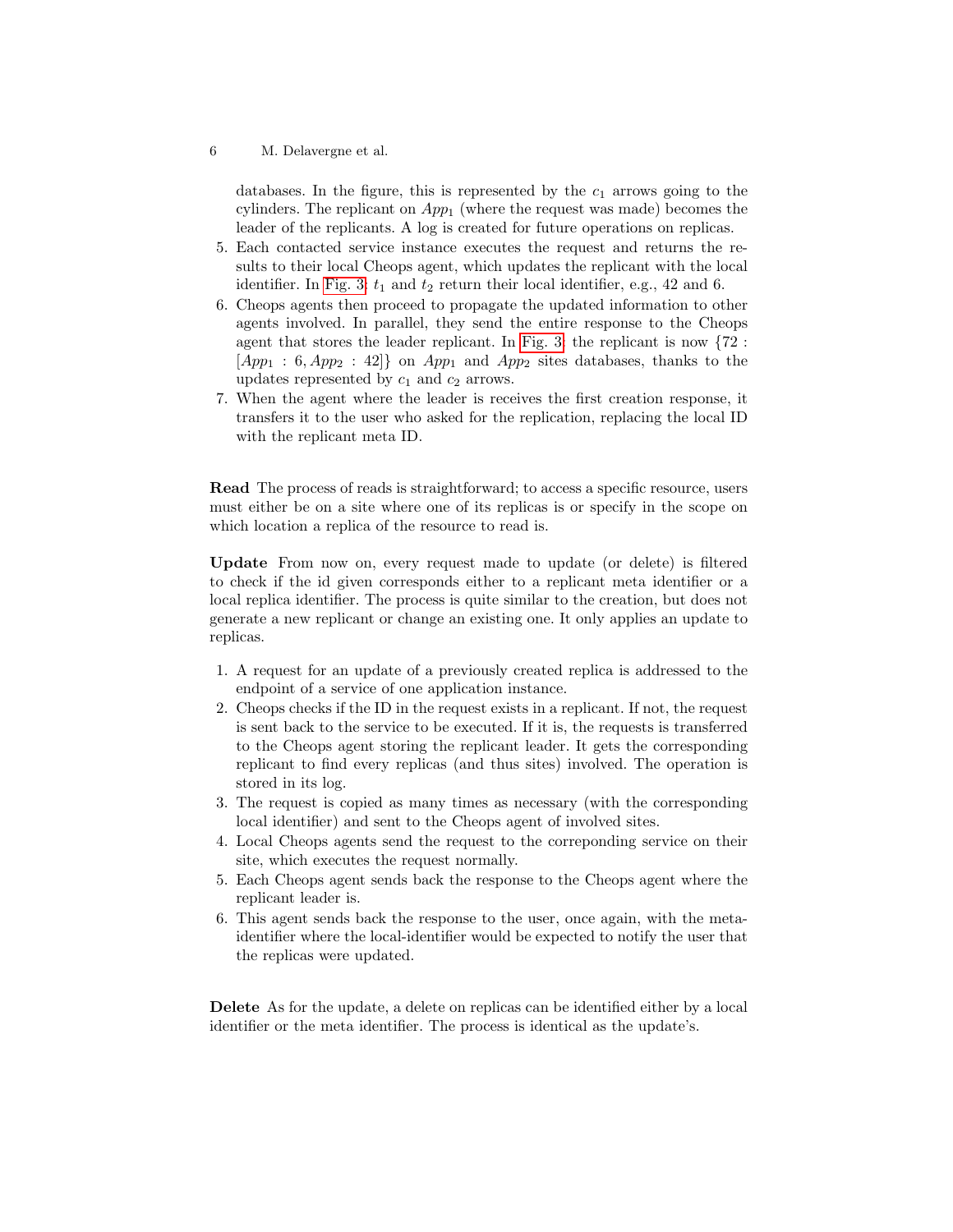### 3.4 Dealing with faults

We define a fault as: a partition of an involved site, or a failure from this site, whether it is shut down, out of order, or if the request cannot be executed for any reason (not enough memory to create a resource for example).

It is also important to mention that if the site where the user sent its request is faulty (does not work in any way), the request obviously cannot be executed. The user can make the request to a more distant site.

Moreover, the "during an operation" can refer to two distinct phases. As we discussed before, the end of an operation can be seen as: when a replica has been created/updated/deleted and the user has been notified, and when the operation is applied to all replicas. So "during an operation" is between the request of the user and before one of these end. In our consistency model, this conveys no difference to the process.

If a site fails where a replica is supposed to be, other Cheops will be informed due to its heartbeat (or rather lack of).

A site is considered to be eventually available again unless it is removed. If a site is removed from the system, every replicant that were hosting a replica on this site must delete the site from their mapping (from the replicant).

- Faults during operations The operation will be applied eventually on all involved sites. This eventual consistency uses a consensus protocol, and in our case, an implementation of Raft [6]. For example, the leader's log allows to replay operations that are not yet applied. It is the responsibility of the Cheops agent where the leader is to ensure that operations are applied eventually.
- Faults while there are replicas When a site fails while there are replicas somewhere without any particular operation running, no heartbeat is received by other Cheops agent and the replica is considered unavailable temporarily.

If a site where a replica is was partitioned at some point but could be used locally, only read queries can be made, and these reads might be stale. When rejoigning the cluster, operations will be applied on the site so it is up-to-date thanks to the leader's log.

### 3.5 Proof of concept

Though Cheops is still a work in progress, we demonstrated the relevance of sharing a resource in a proof of concept (PoC) on OpenStack [2]. This PoC gives DevOps the ability to make multiple independant instances of OpenStack collaborative. Using our approach with OpenStack would allow to manage a geo-distributed infrastructure as a usual IaaS platform. This is a breakthrough as several initiatives tried to propose a framework to manage edge infrastructures and processes [5, 9], but due to the difficulty of delivering a software as complex/complete as OpenStack, their chance of adoption is definitely limited.